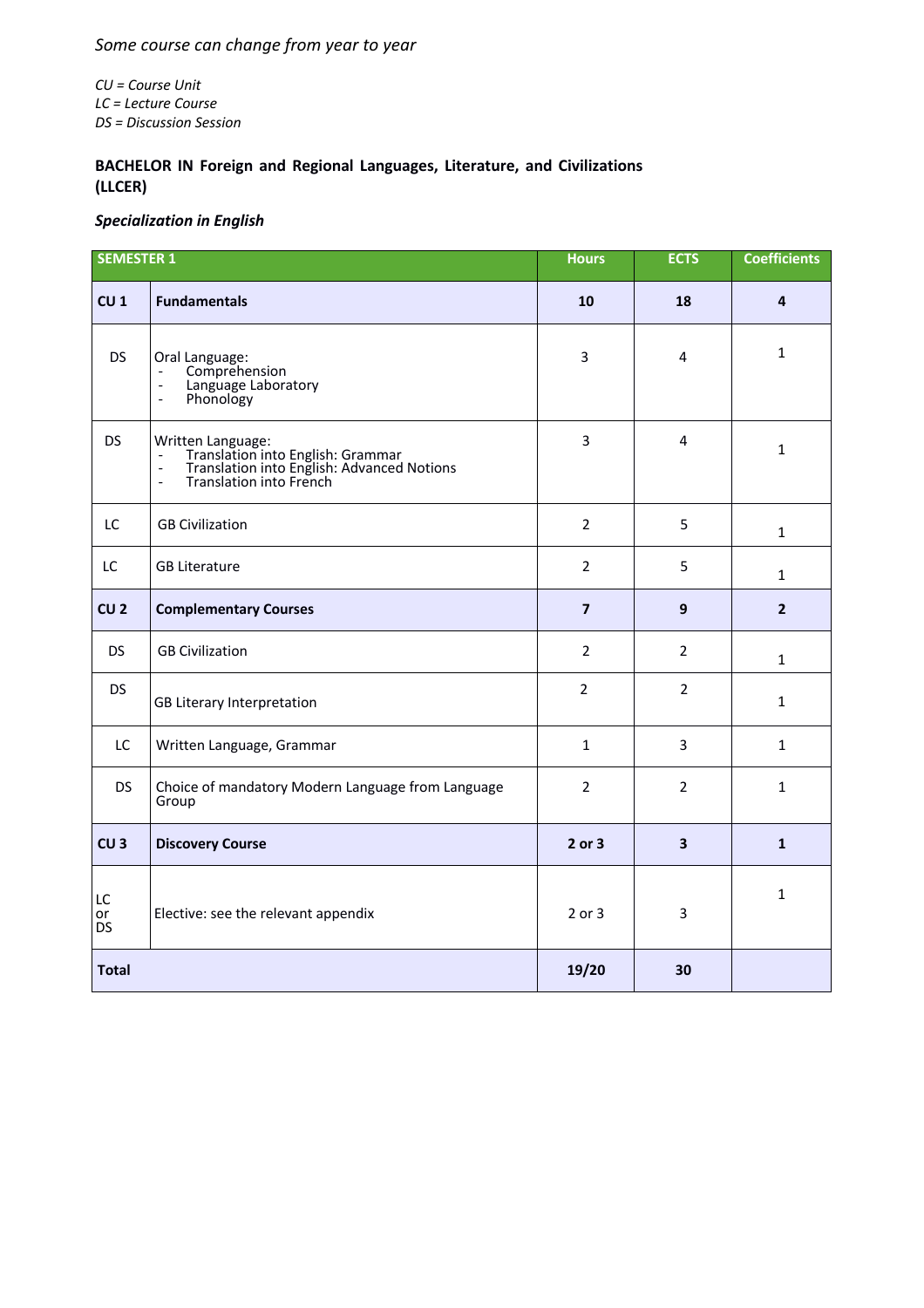| <b>SEMESTER 2</b> |                                                                                                                                                       | <b>Hours</b>   | <b>ECTS</b>    | <b>Coefficients</b>     |
|-------------------|-------------------------------------------------------------------------------------------------------------------------------------------------------|----------------|----------------|-------------------------|
| CU <sub>1</sub>   | <b>Fundamentals</b>                                                                                                                                   | 10             | 18             | $\overline{\mathbf{4}}$ |
| <b>DS</b>         | Oral Language:<br>Comprehension<br>$\overline{a}$<br>Language Laboratory<br>$\blacksquare$<br>Phonology<br>$\blacksquare$                             | 3              | 4              | $\mathbf{1}$            |
| <b>DS</b>         | Written Language:<br>- Translation into English: Grammar<br>- Translation into English: Advanced Notions<br>Translation into French<br>$\overline{a}$ | 3              | 4              | $\mathbf{1}$            |
| LC                | <b>US Civilization</b>                                                                                                                                | $\overline{2}$ | 5              | $\mathbf{1}$            |
| LC                | <b>US Literature</b>                                                                                                                                  | $\overline{2}$ | 5              | $\mathbf{1}$            |
| CU <sub>2</sub>   | <b>Complementary Courses</b>                                                                                                                          | 17             | 10             | $\overline{2}$          |
| <b>DS</b>         | <b>US Civilization</b>                                                                                                                                | $\overline{2}$ | $\overline{2}$ | $\mathbf{1}$            |
| <b>DS</b>         | US Literary Interpretation                                                                                                                            | $\overline{2}$ | $\overline{2}$ | $\mathbf{1}$            |
| LC                | Grammar                                                                                                                                               | $\mathbf{1}$   | 3              | $\mathbf{1}$            |
| <b>DS</b>         | Choice of mandatory Modern Language from Language Group                                                                                               | $\overline{2}$ | $\overline{2}$ | $\mathbf{1}$            |
| <b>DS</b>         | <b>Habitus Module</b>                                                                                                                                 | 10             | $\mathbf{1}$   | $\mathbf{1}$            |
| CU <sub>3</sub>   | <b>Grand Cours</b>                                                                                                                                    | 2 or 3         | $\overline{2}$ | $\mathbf{1}$            |
| LC<br>or<br>DS    | Elective: see the relevant appendix                                                                                                                   | 2 or 3         | $\overline{2}$ | 1                       |
| <b>Total</b>      |                                                                                                                                                       | 29/30          | 30             |                         |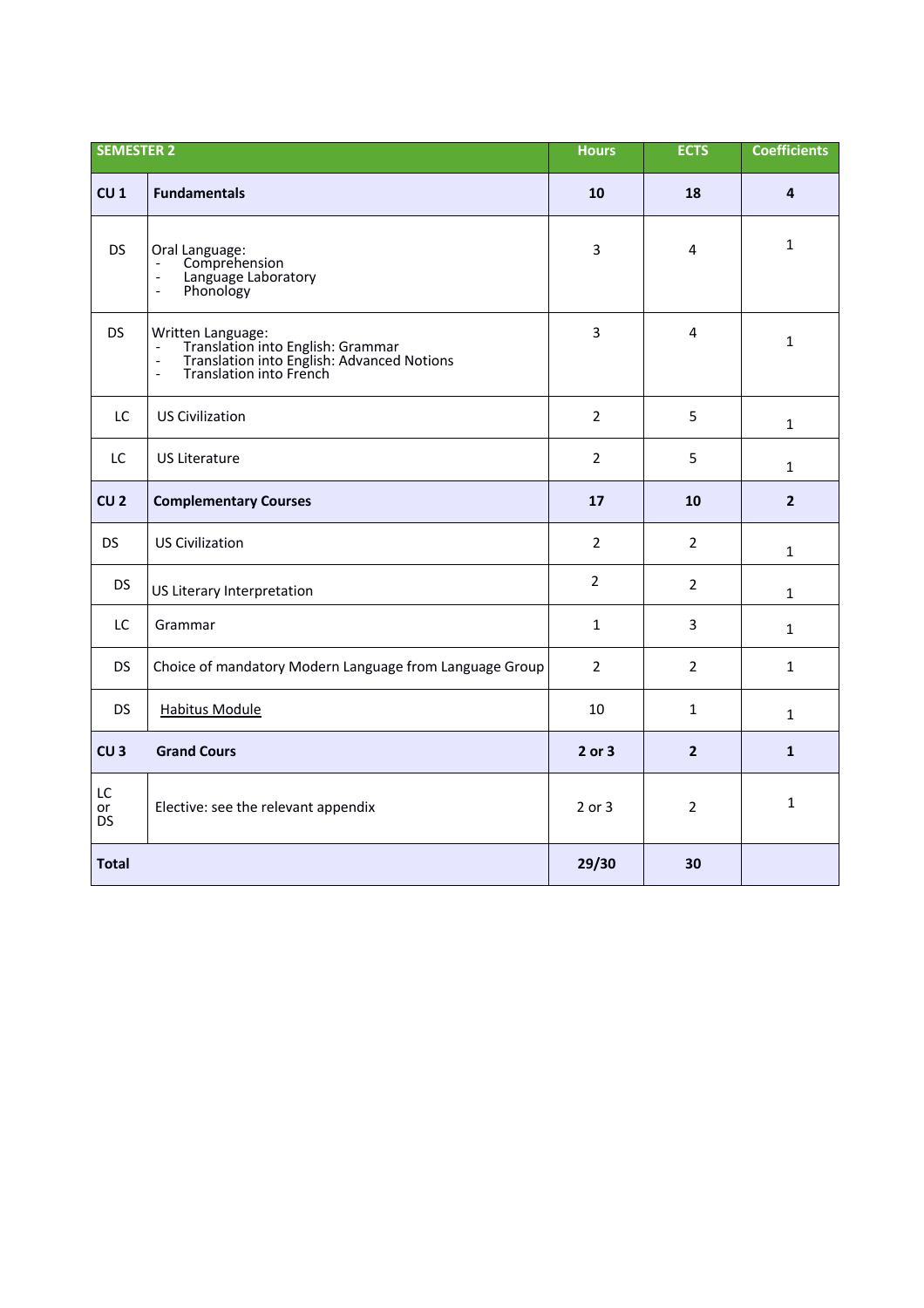| <b>SEMESTER 3</b>                 |                                                                                                                                                                                       | <b>Hours</b>   | <b>ECTS</b>    | <b>Coefficients</b> |
|-----------------------------------|---------------------------------------------------------------------------------------------------------------------------------------------------------------------------------------|----------------|----------------|---------------------|
| CU <sub>1</sub>                   | <b>Fundamentals</b>                                                                                                                                                                   | 7.5            | 13             | $\overline{2}$      |
| <b>DS</b>                         | Oral Language:<br>Comprehension<br>Language Laboratory<br>$\overline{\phantom{a}}$<br>Phonology<br>$\overline{a}$                                                                     | 3.5            | 6              | $\mathbf{1}$        |
| LC<br>$+$<br><b>DS</b>            | Written Language:<br>Translation into English: Grammar<br>Translation into English: Advanced Notions<br>$\blacksquare$<br>$\blacksquare$<br>Translation into French<br>$\blacksquare$ | 4              | $\overline{7}$ | $\mathbf{1}$        |
| CU <sub>2</sub>                   | <b>Complementary Courses</b>                                                                                                                                                          | 10             | 16             | $\overline{2}$      |
| LC<br>$+$<br><b>DS</b>            | <b>GB Civilization</b>                                                                                                                                                                | 3.5            | 6              | $\overline{2}$      |
| $\mathsf{LC}$<br>$+$<br><b>DS</b> | <b>GB Literature</b>                                                                                                                                                                  | 3.5            | 6              | $\overline{2}$      |
| LC                                | Cinema                                                                                                                                                                                | $\mathbf{1}$   | $\overline{2}$ | $\overline{2}$      |
| <b>DS</b>                         | Choice of mandatory Modern Language from Language<br>Group                                                                                                                            | $\overline{2}$ | $\mathbf{1}$   | $\mathbf{1}$        |
| <b>DS</b>                         | <b>Habitus Module</b>                                                                                                                                                                 |                | $\mathbf{1}$   |                     |
| CU <sub>3</sub>                   | <b>Discovery Course</b>                                                                                                                                                               | 2 or 3         | $\mathbf{1}$   | $\mathbf{1}$        |
| LC<br>or<br><b>DS</b>             | Elective: see the relevant appendix                                                                                                                                                   | 2 or 3         | 1              | $\mathbf{1}$        |
| <b>Total</b>                      |                                                                                                                                                                                       | 19.5/20.5      | 30             |                     |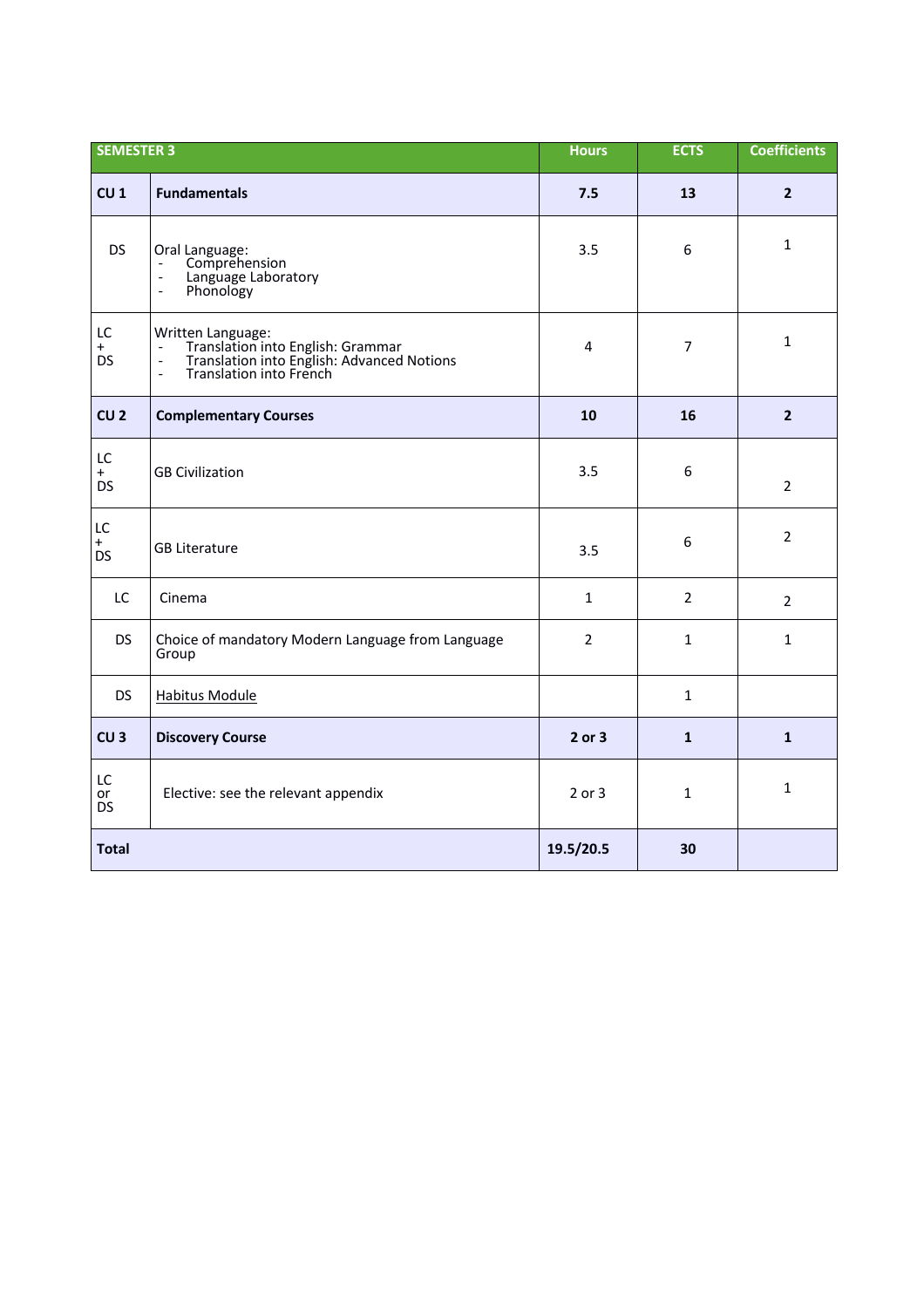| <b>SEMESTER 4</b>      |                                                                                                                                                                                               | <b>Hours</b>   | <b>ECTS</b>    | <b>Coefficients</b> |
|------------------------|-----------------------------------------------------------------------------------------------------------------------------------------------------------------------------------------------|----------------|----------------|---------------------|
| CU <sub>1</sub>        | <b>Fundamentals</b>                                                                                                                                                                           | 7.5            | 13             | $\overline{2}$      |
| <b>DS</b>              | Oral Language:<br>Comprehension<br>$\overline{\phantom{a}}$<br>Language Laboratory<br>$\blacksquare$<br>Phonology<br>$\overline{\phantom{a}}$                                                 | 3.5            | 6              | $\mathbf{1}$        |
| LC<br>$+$<br><b>DS</b> | Written Language:<br>Translation into English: Grammar<br>Translation into English: Advanced Notions<br>Translation into French<br>$\overline{\phantom{a}}$<br>$\frac{1}{2}$<br>$\frac{1}{2}$ | 4              | $\overline{7}$ | $\mathbf{1}$        |
| $CU$ DS $2$            | <b>Complementary Courses</b>                                                                                                                                                                  | 20             | 16             | $\overline{2}$      |
| LC<br>$+$<br><b>DS</b> | <b>Civilization US</b>                                                                                                                                                                        | 3.5            | 6              | $\overline{2}$      |
| LC<br>$+$<br><b>DS</b> | Literature US                                                                                                                                                                                 | 3.5            | 6              | $\overline{2}$      |
| LC                     | Cinema                                                                                                                                                                                        | $\mathbf{1}$   | $\overline{2}$ | $\overline{2}$      |
| <b>DS</b>              | Choice of mandatory Modern Language from Language Group                                                                                                                                       | $\overline{2}$ | $\mathbf{1}$   | $\mathbf{1}$        |
| <b>DS</b>              | <b>Habitus Module</b>                                                                                                                                                                         | 10             | $\mathbf{1}$   |                     |
| CU <sub>3</sub>        | <b>Grand Cours</b>                                                                                                                                                                            | 2 or 3         | $\mathbf{1}$   | $\mathbf{1}$        |
| <b>DS</b>              | Elective: see the relevant appendix                                                                                                                                                           | 2 or 3         | $\mathbf{1}$   | $\mathbf{1}$        |
| <b>Total</b>           |                                                                                                                                                                                               | 29.5/30.5      | 30             |                     |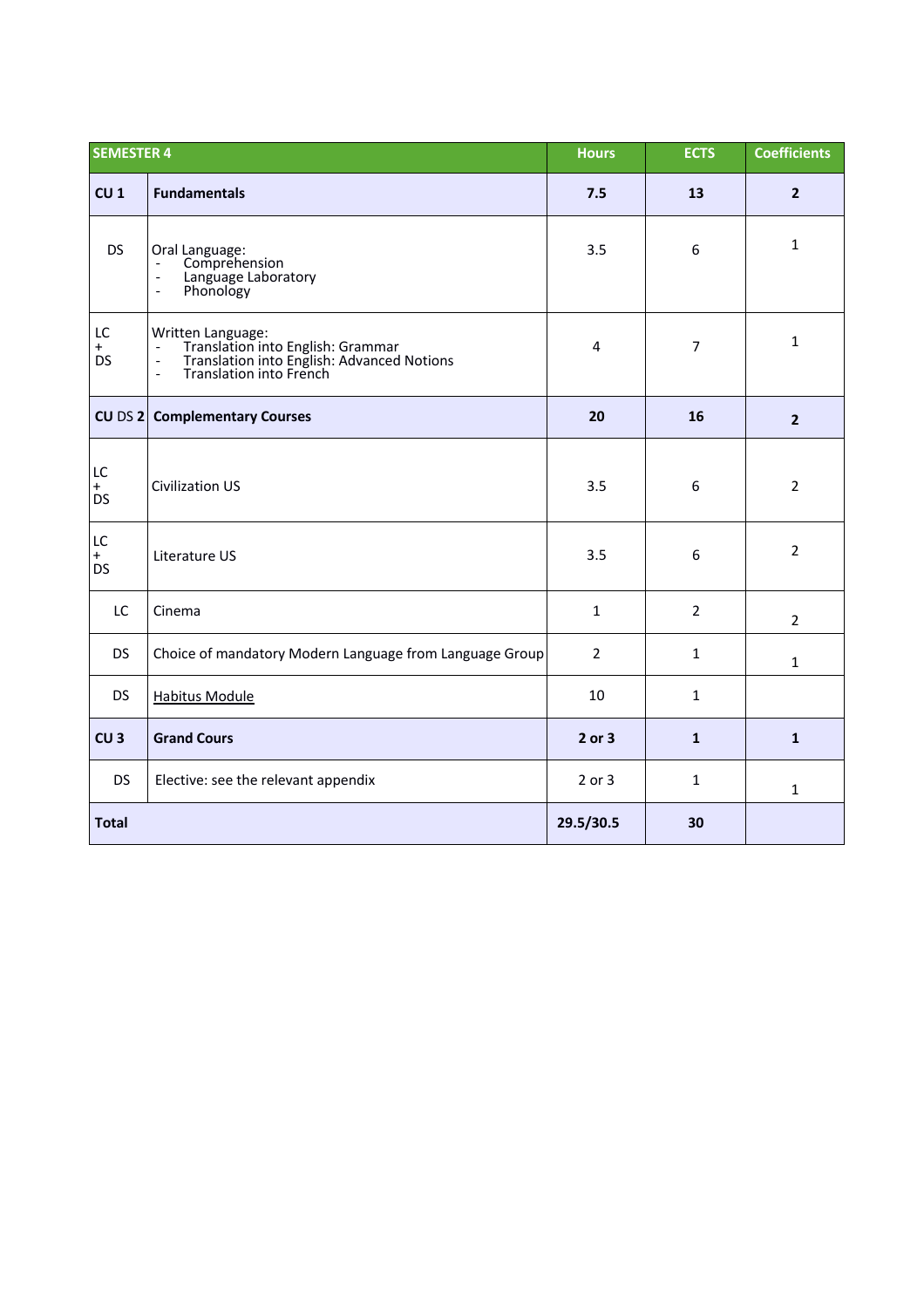| <b>SEMESTER 5</b> |                                                                                 | <b>Hours</b>   | <b>ECTS</b>    | <b>Coefficients</b> |
|-------------------|---------------------------------------------------------------------------------|----------------|----------------|---------------------|
| CU <sub>1</sub>   | <b>Fundamentals</b>                                                             | 7.5            | 12             | $\overline{2}$      |
| <b>DS</b>         | Language Laboratory:<br>- Translation into English<br>- Translation into French | 4              | 4              | 1                   |
| LC                | Linguistics and Grammar                                                         | $\overline{2}$ | 4              | $\mathbf{1}$        |
| LC                | History of Language                                                             | 1.5            | 4              | $\mathbf{1}$        |
| CU <sub>2</sub>   | <b>Complementary Courses</b>                                                    | 10             | 18             | $\overline{4}$      |
| LC                | <b>GB Civilization</b>                                                          | $\overline{2}$ | 6              | $\overline{2}$      |
| LC                | <b>GB Literature</b>                                                            | $\overline{2}$ | 6              | $\overline{2}$      |
| LC                | <b>British Cultural History</b>                                                 | $\overline{2}$ | $\overline{2}$ | $\mathbf{1}$        |
| LC                | Literary Theories                                                               | $\overline{2}$ | $\overline{2}$ | 1                   |
| <b>DS</b>         | Choice of mandatory Modern Language from Language Group                         | $\overline{2}$ | $\overline{2}$ | $\mathbf{1}$        |
| <b>Total</b>      |                                                                                 | 17.5           | 30             |                     |